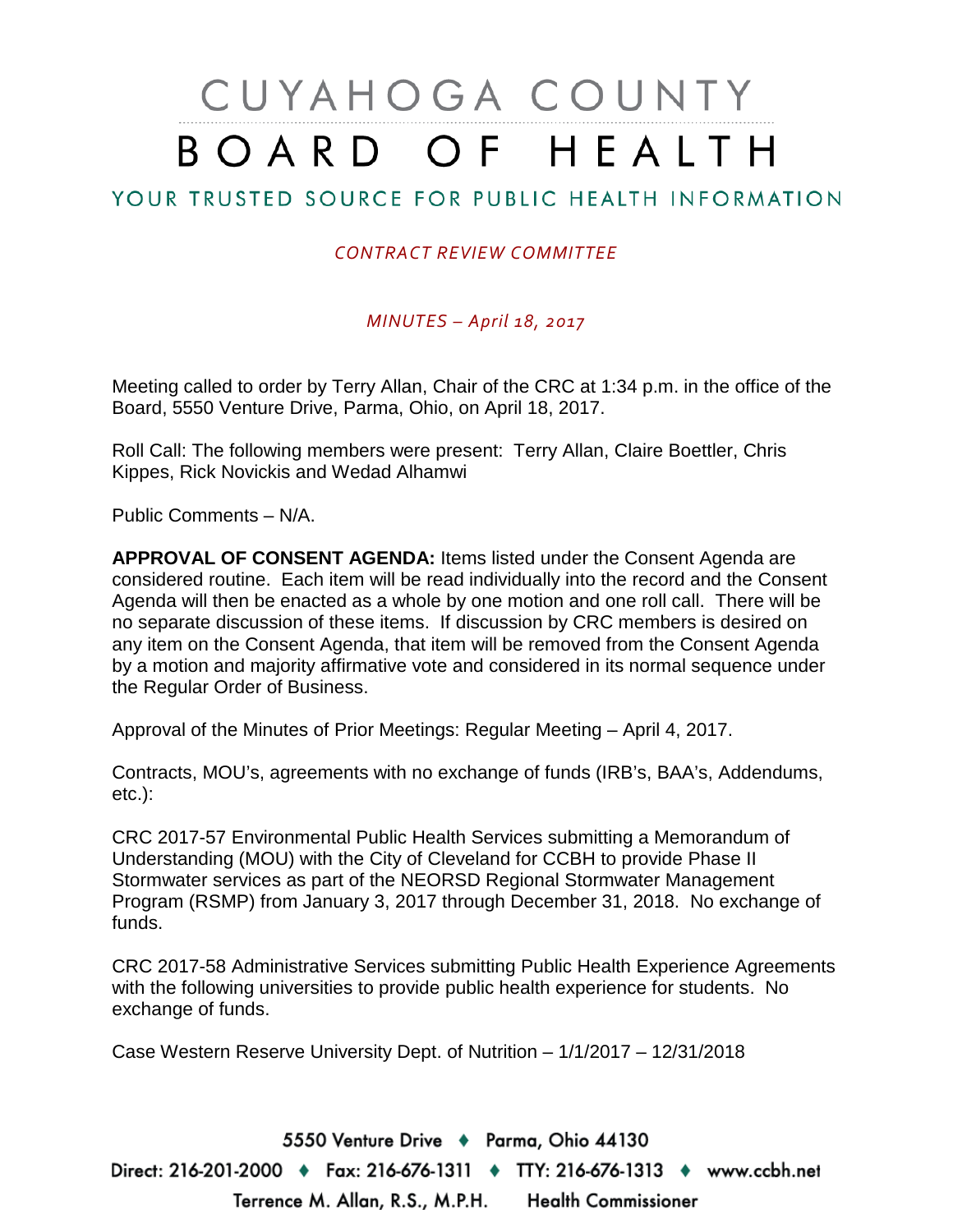Case Western Reserve University Dept. of Engineering – 1/19/2017 – 6/30/2017 University of New England – 5/1/2017 – 4/30/2018

It was moved by Claire Boettler, seconded by Rick Novickis, that the consent agenda, including the minutes of the April 4, 2017 Regular CRC meeting be approved.

The Secretary called the roll:

Ayes: Terry Allan, Claire Boettler, Chris Kippes, Rick Novickis and Wedad Alhamwi

#### **CONTRACTS AND AWARDS:**

Tabled Items

CRC 2017-41 HIP-Cuyahoga - Evaluation Services RFQ# 12/16/2016

No action taken on CRC 2017-41 at this time.

New Items For Review

Bid/Quote Openings ≥ \$25,000.00

CRC 2017-59 Sealed bids were received from the following contractors by the deadline outlined in the Request For Proposal (RFP) for lead remediation services at 14608- 14610 Ardenall, East Cleveland, Ohio 44112 (3 suite) (ref. enclosed).

| C.B. Mullins Construction Company, Inc. | 4/7/17 @ 11:33 a.m.  | \$33,350.00 |
|-----------------------------------------|----------------------|-------------|
| <b>MCM Home Services</b>                | $4/7/17$ @ 3:14 p.m. | \$35,350.00 |

The bids listed above were provided to the program staff for completion of the evaluation process.

CRC 2017-60 Sealed bids were received from the following contractors by the deadline outlined in the Request For Proposal (RFP) for lead remediation services at 1563-65 Eddington, East Cleveland, Ohio 44118 (3 suite) (ref. enclosed).

| C.B. Mullins Construction Company, Inc. | 4/7/17 @ 11:37 a.m.  | \$34,650.00 |
|-----------------------------------------|----------------------|-------------|
| <b>MCM Home Services</b>                | $4/7/17$ @ 3:14 p.m. | \$32,225.00 |

The bids listed above were provided to the program staff for completion of the evaluation process.

Bid/Quote Openings < \$25,000.00

5550 Venture Drive + Parma, Ohio 44130 Direct: 216-201-2000 ♦ Fax: 216-676-1311 ♦ TTY: 216-676-1313 ♦ www.ccbh.net Terrence M. Allan, R.S., M.P.H. Health Commissioner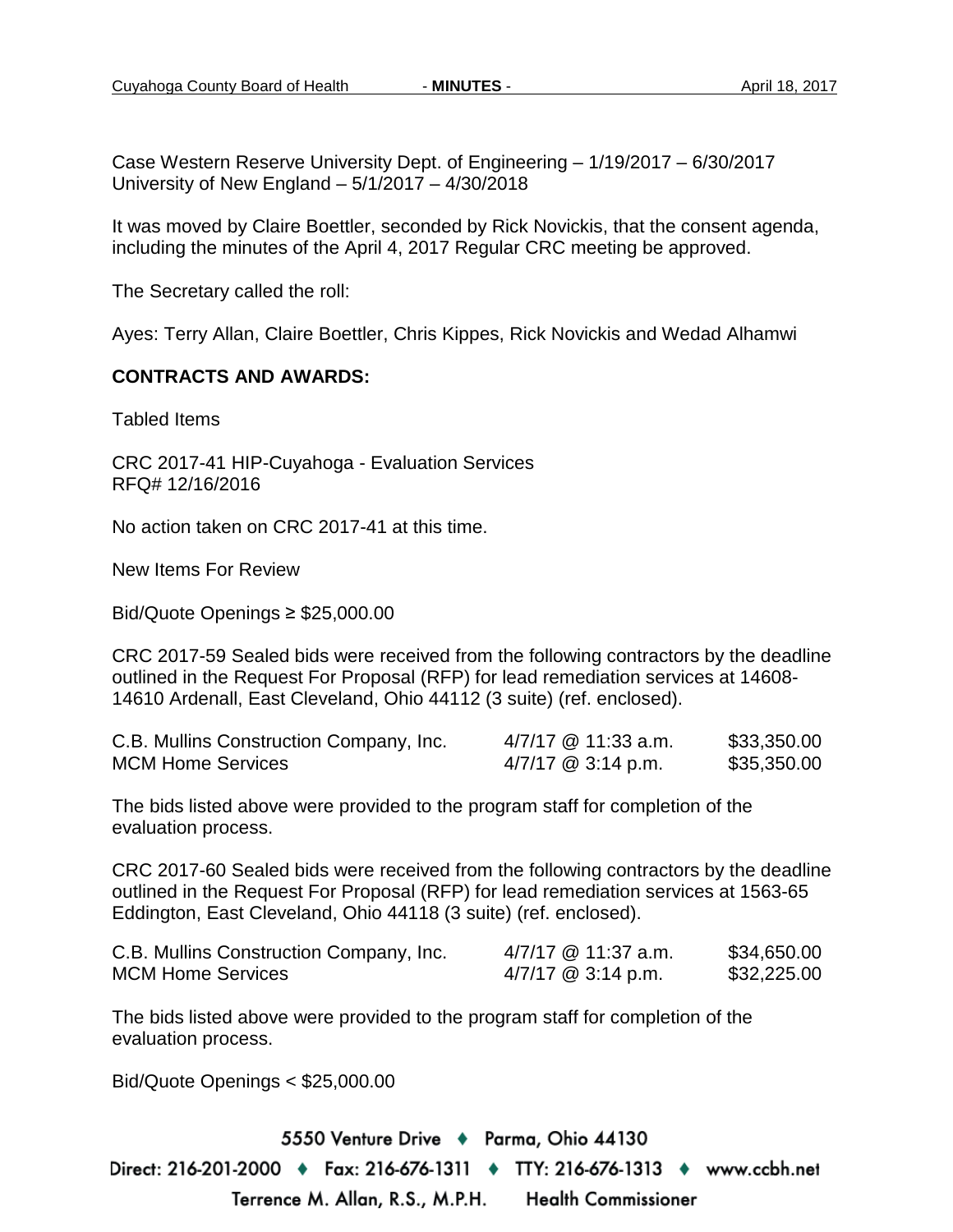FY16 UASI Bid Opening presented by: Chris Kippes

It was moved by Terry Allan, seconded by Wedad Alhamwi that the following quote (CRC 2017-61) for Functional Needs Coordinator services under the UASI program be accepted as the lowest and best, and a contract be awarded to K. Seidman Consulting, LLC in the amount of \$10,000.00 (ref. enclosed).

The Secretary called the roll:

Ayes: Terry Allan, Claire Boettler, Chris Kippes, Rick Novickis and Wedad Alhamwi

Lead program Bid Opening presented by: Stephanie McConoughey

It was moved by Rick Novickis, seconded by Chris Kippes that the following quote (CRC 2017-62) for 20810 Kenyon Dr., NE., Maple Heights, Ohio 44137 be accepted as the lowest and best, and a contract be awarded to American Builders & Applicators in the amount of \$10,650.00 (ref. enclosed).

The Secretary called the roll:

Ayes: Terry Allan, Claire Boettler, Chris Kippes, Rick Novickis and Wedad Alhamwi

It was moved by Wedad Alhamwi, seconded by Claire Boettler that the following quote (CRC 2017-63) for 13613 Fifth Ave., East Cleveland, Ohio 44112 be accepted as the lowest and best, and a contract be awarded to Allenbey Construction Company, LLC in the amount of \$22,725.00 (ref. enclosed).

The Secretary called the roll:

Ayes: Terry Allan, Claire Boettler, Chris Kippes, Rick Novickis and Wedad Alhamwi

It was moved by Claire Boettler, seconded by Chris Kippes that the following quote (CRC 2017-64) for 374 East 270th St., Euclid, Ohio 44132 be accepted as the lowest and best, and a contract be awarded to BDL General Contracting in the amount of \$6,725.00 (ref. enclosed).

The Secretary called the roll:

Ayes: Terry Allan, Claire Boettler, Chris Kippes, Rick Novickis and Wedad Alhamwi

Expenditures: Contracts up to \$25,000.00

It was moved by Rick Novickis, seconded by Terry Allan that the contract (CRC 2017- 65) with Kent State University under the ODH 2017 Injury Prevention grant from February 1, 2017 through December 31, 2017 in the amount of \$5,000.00 be approved.

5550 Venture Drive + Parma, Ohio 44130 Direct: 216-201-2000 ♦ Fax: 216-676-1311 ♦ TTY: 216-676-1313 ♦ www.ccbh.net Terrence M. Allan, R.S., M.P.H. **Health Commissioner**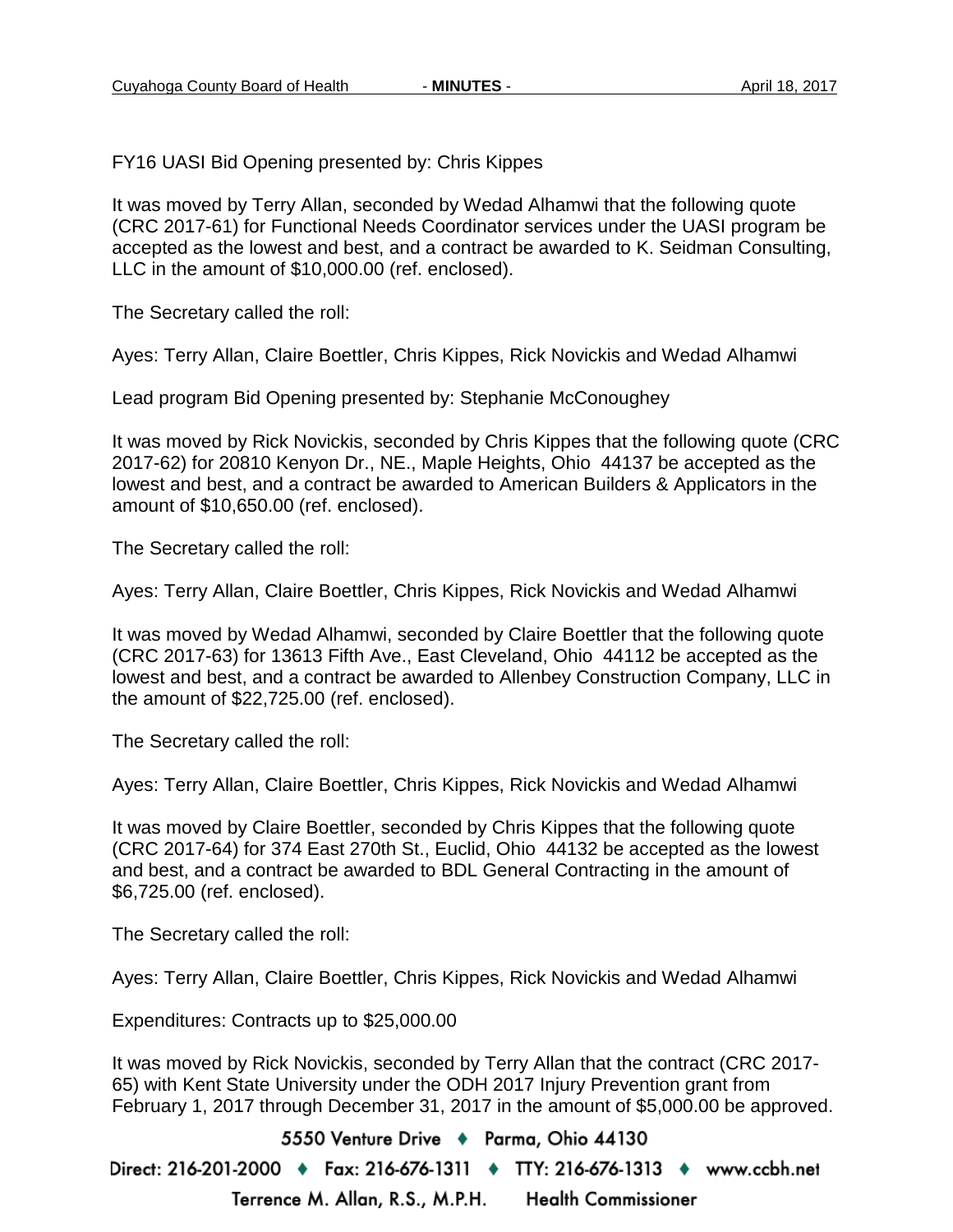Presented by: Marlene Skovenski

Purpose: To facilitate strategic planning sessions of the Prescription Drug Abuse Action Group and it's sub committees, as well as, produce final outputs from those planning sessions.

Funding Source: 100% reimbursable through the FY 2017 ODH Injury Prevention grant.

The Secretary called the roll:

Ayes: Terry Allan, Claire Boettler, Chris Kippes, Rick Novickis and Wedad Alhamwi

It was moved by Chris Kippes, seconded by Wedad Alhamwi that the contract (CRC 2017-66) with Radio One under the Racial and Ethnic Approaches to Community Health (REACH) grant from May 1, 2017 through September 24, 2017 in the amount of \$20,000.00 be approved.

Presented by: Ann Stahlheber

Purpose: To provide radio PSAs, live broadcasts and digital ads to support the activities of the REACH grant.

Funding Source: 100% reimbursable through the FY2017 REACH grant.

The Secretary called the roll:

Ayes: Terry Allan, Claire Boettler, Chris Kippes, Rick Novickis and Wedad Alhamwi

It was moved by Claire Boettler, seconded by Terry Allan that the contract (CRC 2016- 67) with Alyssa Wagner, RN, MSN, CNP, DNP under the Reproductive Health and Wellness (RHW) grant from April 1, 2017 through June 30, 2018 in the amount of \$6,500.00 be approved.

Presented by: Andrew Heffron

Purpose: To serve as the Certified Nurse Practitioner for the Cuyahoga County Board of Health Family Planning Clinic.

Funding Source: 100% reimbursable through the FY2018 RHW grant.

The Secretary called the roll:

Ayes: Terry Allan, Claire Boettler, Chris Kippes, Rick Novickis and Wedad Alhamwi

5550 Venture Drive + Parma, Ohio 44130

Direct: 216-201-2000 ♦ Fax: 216-676-1311 ♦ TTY: 216-676-1313 ♦ www.ccbh.net Terrence M. Allan, R.S., M.P.H. **Health Commissioner**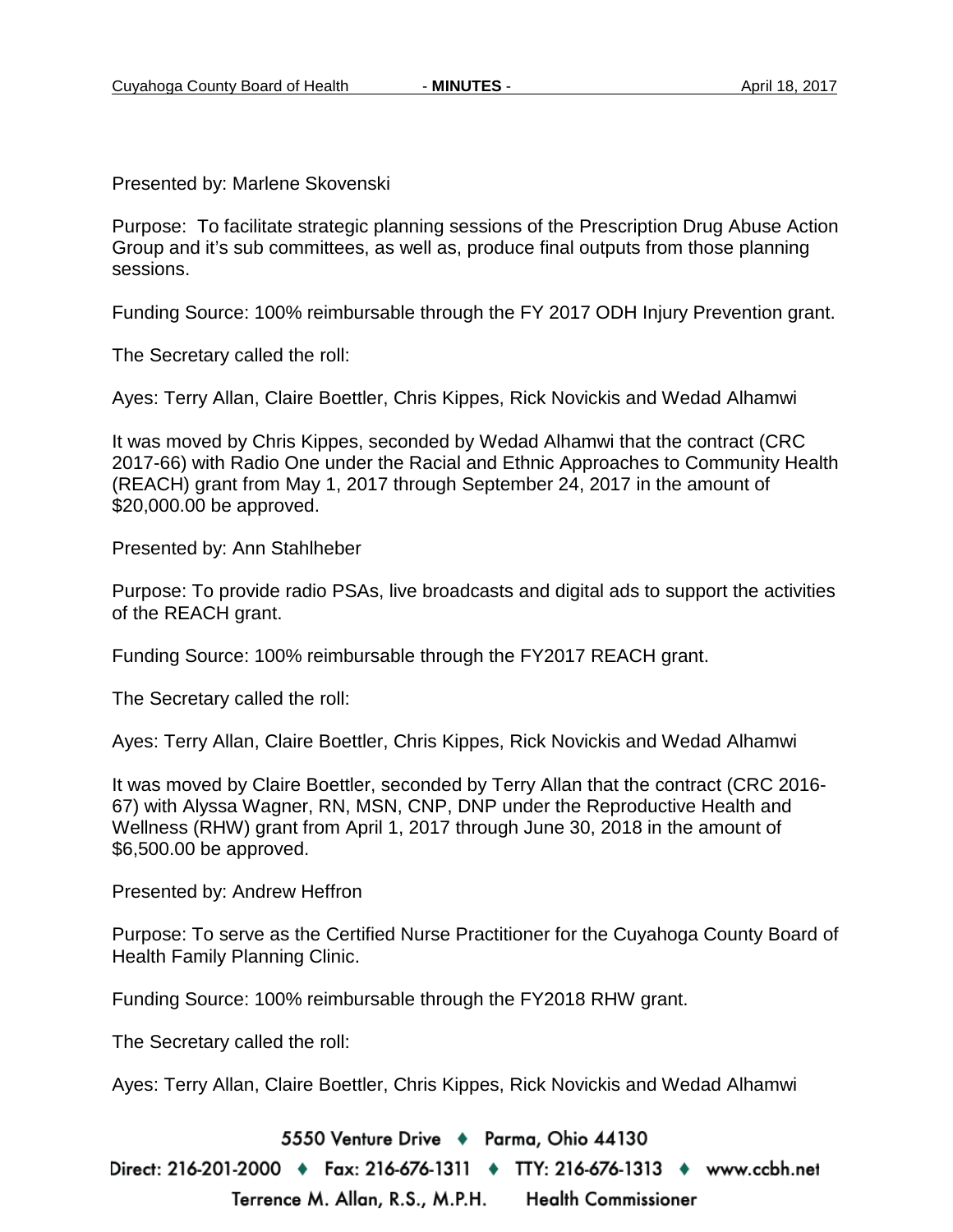It was moved by Rick Novickis, seconded by Chris Kippes that the contract (CRC 2017- 68) with Creative Works, Inc. for replacement of the CCBH monument sign in the amount of \$3,200.00 plus permit fees as required by the City of Parma be approved.

Presented by: Rebecca Burke

Purpose: To replace the CCBH front entry monument sign that was damaged in inclement weather.

Funding Source: 100% funded through CCBH General Revenue.

The Secretary called the roll:

Ayes: Terry Allan, Claire Boettler, Chris Kippes, Rick Novickis and Wedad Alhamwi

Revenue Generating Agreements up to \$25,000

It was moved by Claire Boettler, seconded by Chris Kippes that the contract (CRC 2017-69) with Parma Heights Christian Academy to provide school health services from August 1, 2017 through June 30, 2018 in the amount of \$2,688.00 be approved.

Presented by: Claire Boettler

Purpose: To provide school health services for students attending Parma Heights Christian Academy.

Contract Rescissions

It was moved by Rick Novickis, seconded by Claire Boettler that the contract (CRC 2016-91) with Trademark Industries, LLC for lead remediation at 20040 Raymond St., Maple Hts., OH 44137 from November 9, 2016 through January 8, 2017 in the amount of \$5,600.00 be rescinded.

Presented by: John Sobolewski

The quotes received for lead remediation at this property will be reviewed and a contract will be awarded to the next lowest and best bidder.

Other Business

Lead program Bid Review presented by: John Sobolweski

It was moved by Chris Kippes, seconded by Wedad Alhamwi that the following quote (CRC 2017-70) for 20040 Raymond St., Maple Hts., OH 44137 be accepted as the lowest and best, and a contract be awarded to Green Home Solutions in the amount of

5550 Venture Drive + Parma, Ohio 44130 Direct: 216-201-2000 ♦ Fax: 216-676-1311 ♦ TTY: 216-676-1313 ♦ www.ccbh.net Terrence M. Allan, R.S., M.P.H. **Health Commissioner**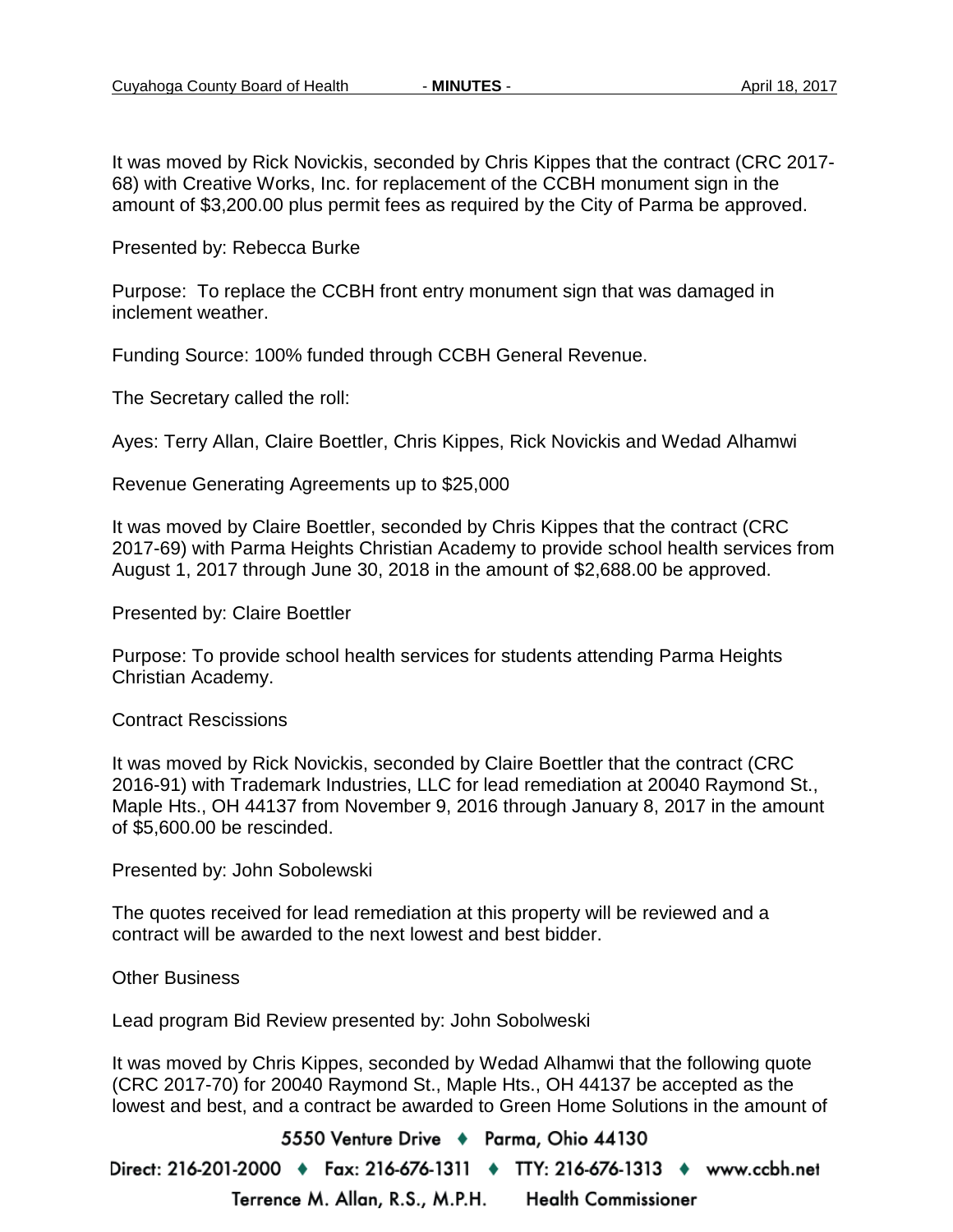\$6,475.00 (ref. enclosed).

The Secretary called the roll:

Aves: Terry Allan, Claire Boettler, Chris Kippes, Rick Novickis and Wedad Alhamwi

Lead program Bid Review presented by: LaKiesha James

It was moved by Wedad Alhamwi, seconded by Chris Kippes that the following quote (CRC 2017-59) in response to RFP #2017-01 for lead remediation at 14608-14610 Ardenall, East Cleveland, Ohio 44112 (3 suite) be accepted as the lowest and best, a recommendation to award a contract be to C.B. Mullins Construction Company. Inc. in the amount of \$33,350.00 be submitted to the Board for approval (ref. enclosed).

The Secretary called the roll:

Ayes: Terry Allan, Claire Boettler, Chris Kippes, Rick Novickis and Wedad Alhamwi

It was moved by Chris Kippes, seconded by Claire Boettler that the following quote (CRC 2017-60) in response to RFP #2017-02 for lead remediation at 1563-1565 Eddington, East Cleveland, Ohio 44118 (3 suite) be accepted as the lowest and best, and a recommendation to award a contract to MCM Home Services in the amount of \$32,225.00 be submitted to the Board for approval (ref. enclosed).

The Secretary called the roll:

Ayes: Terry Allan, Claire Boettler, Chris Kippes, Rick Novickis and Wedad Alhamwi

Public Comment - N/A.

Thereupon, it was moved by Rick Novickis, seconded by Wedad Alhamwi, that the following Motion be adopted:

BE IT RESOLVED that the meeting be adjourned at 2:20 p.m.

The Secretary called the roll:

Ayes: Terry Allan, Claire Boettler, Chris Kippes, Rick Novickis and Wedad Alhamwi

**Committee Chair** 

Clerk

5550 Venture Drive + Parma, Ohio 44130 Direct: 216-201-2000 • Fax: 216-676-1311 • TTY: 216-676-1313 • www.ccbh.net Terrence M. Allan, R.S., M.P.H. **Health Commissioner**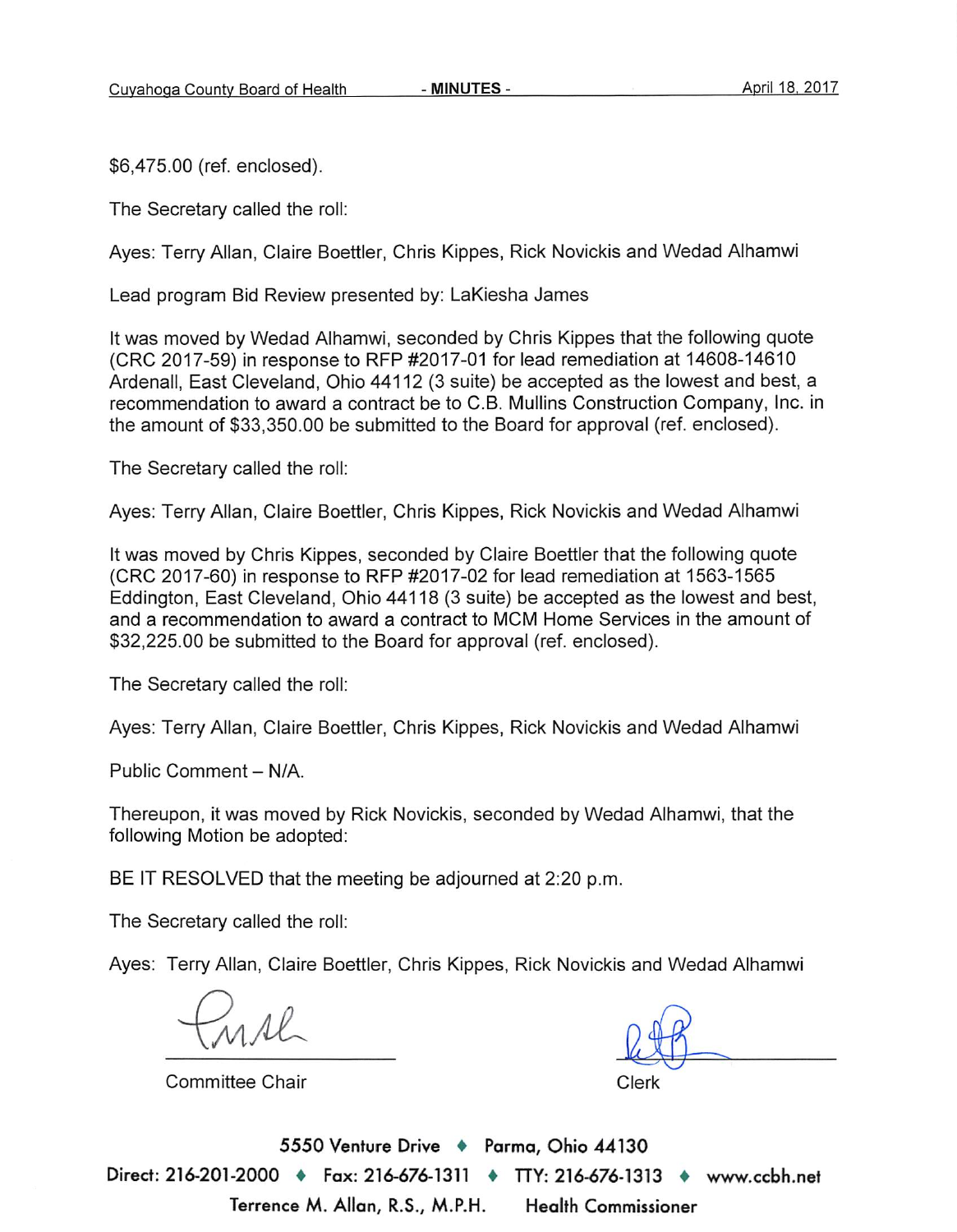#### **RFP RESULTS**

| <b>Project Address:</b> |                            |
|-------------------------|----------------------------|
| Name:                   | Joe Lewis                  |
| Address:                | 14608-14610 Ardenall       |
| City, State, Zip:       | East Cleveland, Ohio 44112 |
| <b>RFP No:</b>          | 2017-01                    |
| <b>CRC No:</b>          | 2017-59                    |
|                         |                            |

| The following quotes were opened on: |                     |  |
|--------------------------------------|---------------------|--|
| Opened by:                           | <b>Shelley Sima</b> |  |
| Logged in by:                        | Becki Burke         |  |

**NAME OF CONTRACTOR BEGEIVED AND THE RECEIVED** CB Mullins Construction Company 4/7/17 11:33 a.m. \$33,350.00 MCM Home Services **17/17 3:14 p.m.** \$35,350.00

**April 18, 2017** 

**Estimate:** \$29,455.00

**Recommended award:**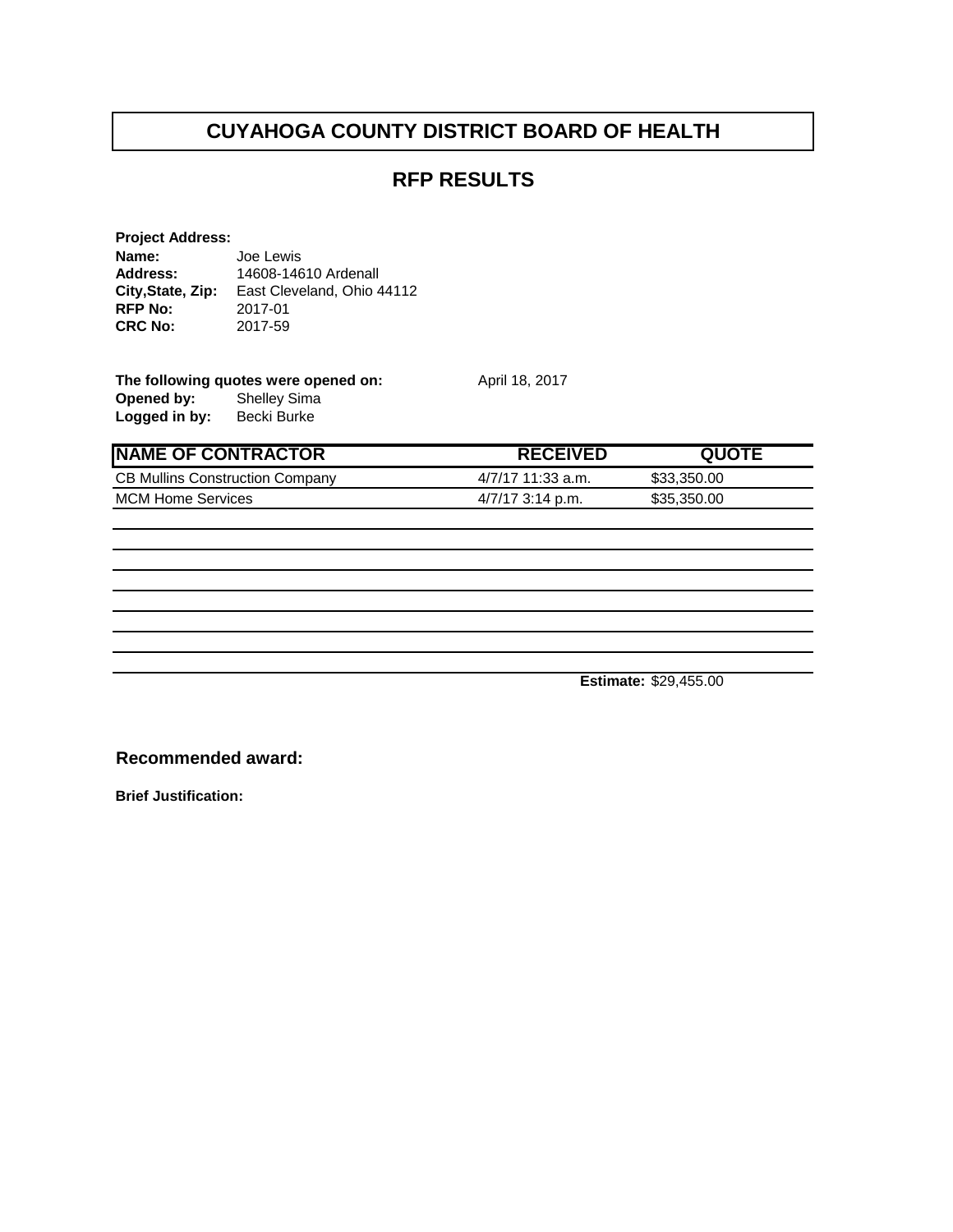#### **RFP RESULTS**

| <b>Project Address:</b> |                            |
|-------------------------|----------------------------|
| Name:                   | James Hill                 |
| <b>Address:</b>         | 1563-65 Eddington          |
| City, State, Zip:       | East Cleveland, Ohio 44112 |
| <b>RFP No:</b>          | 2017-02                    |
| <b>CRC No:</b>          | 2017-60                    |
|                         |                            |

| The following quotes were opened on: |                     |  |
|--------------------------------------|---------------------|--|
| Opened by:                           | <b>Shelley Sima</b> |  |
| Logged in by:                        | Becki Burke         |  |

**April 18, 2017** 

| <b>NAME OF CONTRACTOR</b>              | <b>RECEIVED</b>     | <b>QUOTE</b> |
|----------------------------------------|---------------------|--------------|
| <b>CB Mullins Construction Company</b> | $4/7/17$ 11:37 a.m. | \$34,650,00  |
| <b>MCM Home Services</b>               | $4/7/17$ 3:14 p.m.  | \$32,225,00  |
|                                        |                     |              |

**Estimate:** \$33,700.00

**Recommended award:**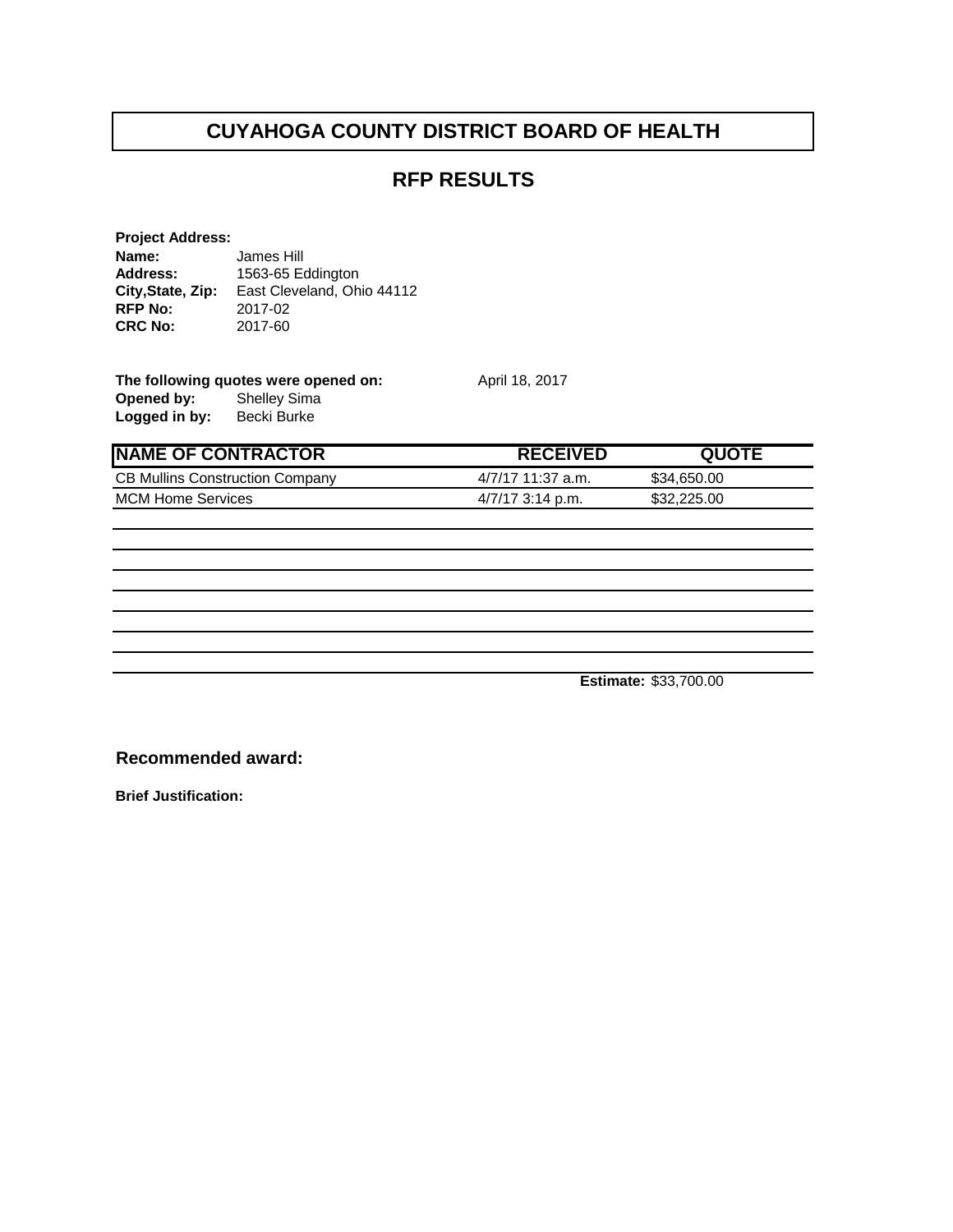#### **RFQ RESULTS**

**Program:** FY16 Urban Area Security Initiative (UASI)<br> **Title:** Functional Needs Coordinator Functional Needs Coordinator<br>2017-02 **RFQ No:** 2017-02<br>**CRC No:** 2017-61 **CRC No:** 

**The following quotes were received and opened on:** 

| <b>NAME OF CONTRACTOR</b>  | <b>RECEIVED</b> | <b>QUOTE</b> |
|----------------------------|-----------------|--------------|
| K. Seidman Consulting, LLC | 2-15-17 10:00am | \$25/hr      |
|                            |                 |              |
|                            |                 |              |
|                            |                 |              |
|                            |                 |              |
|                            |                 |              |
|                            |                 |              |
|                            |                 |              |
|                            |                 |              |
|                            |                 |              |

#### **Recommended award: K Seidman Consulting, LLC contract not to exceed \$10,000.00**

#### **Brief Justification:**

Karen Seidman was the only application received for the RFQ.

Ms. Seidman has a successful history of performing in this capacity for CCBH over the past several years. We had three other individuals notify us that they were not able to respond at this time.

These individuals were: Vince Gildone, Sharon Nicastro, and the Center for Health Affairs.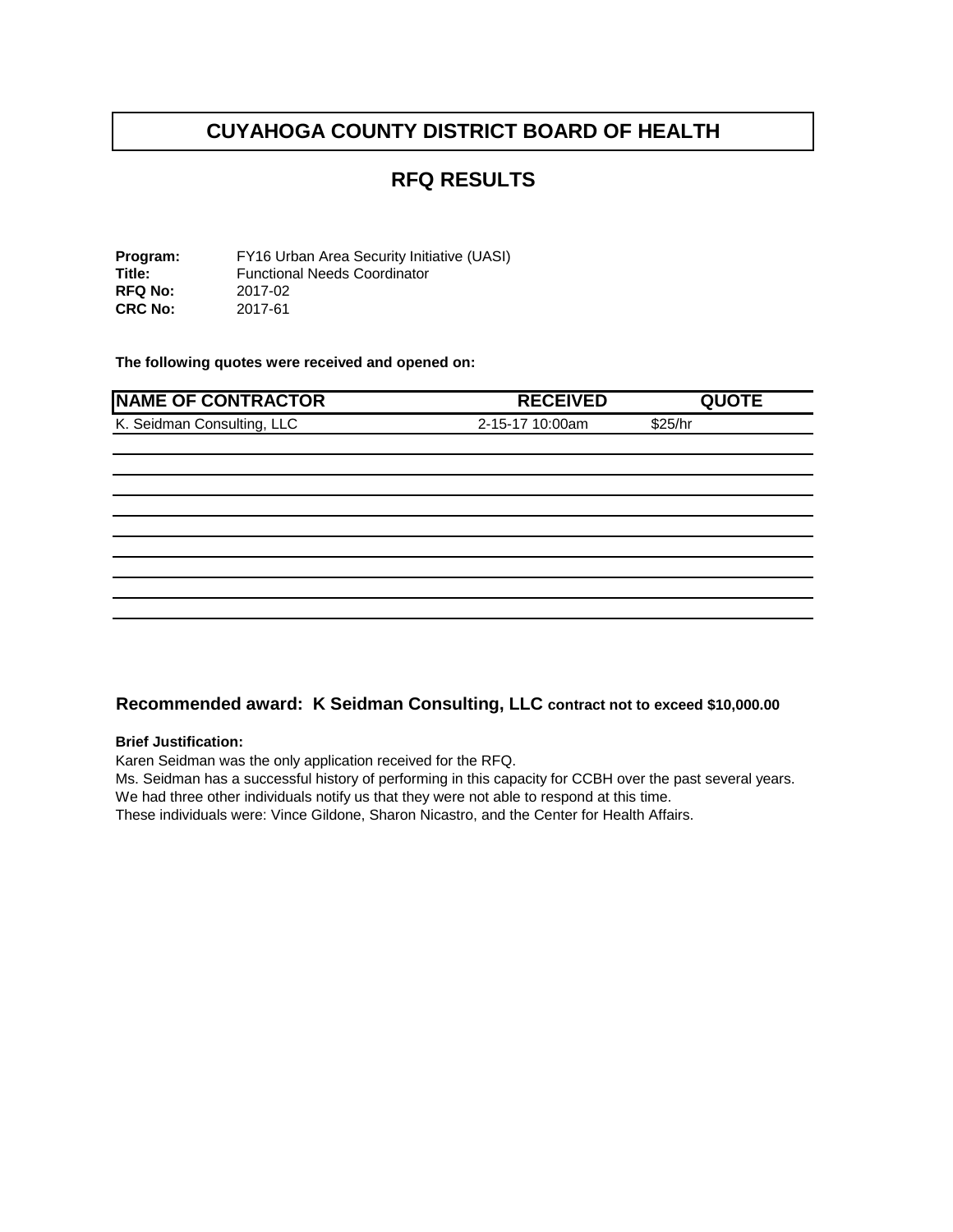#### **RFQ RESULTS**

**Project Address Name** Sabrina Willis<br> **Address:** 20810 Kenyor **Address:** 20810 Kenyon Dr. NE City, State, Zip: Maple Heights, Ohio 44137<br>CRC No: CRC 2017-62 **CRC No:** CRC 2017-62

**The following quotes were received and opened on:** 

| <b>NAME OF CONTRACTOR</b>       |                  |             | <b>QUOTE</b> |
|---------------------------------|------------------|-------------|--------------|
| <b>Green Home Solutions</b>     |                  | \$13,925.00 |              |
| American Builders & Applicators |                  | \$10,650.00 |              |
| <b>CB Mullins</b>               |                  | \$12,800.00 |              |
| <b>MCM Homeservices</b>         | \$11,900.00      |             |              |
| Allenbey                        |                  | \$13,615.00 |              |
|                                 |                  |             |              |
|                                 |                  |             |              |
|                                 |                  |             |              |
|                                 |                  |             |              |
|                                 | <b>ESTIMATE:</b> | \$          | 15,075.00    |

**Recommended award: American Builders and Applicators**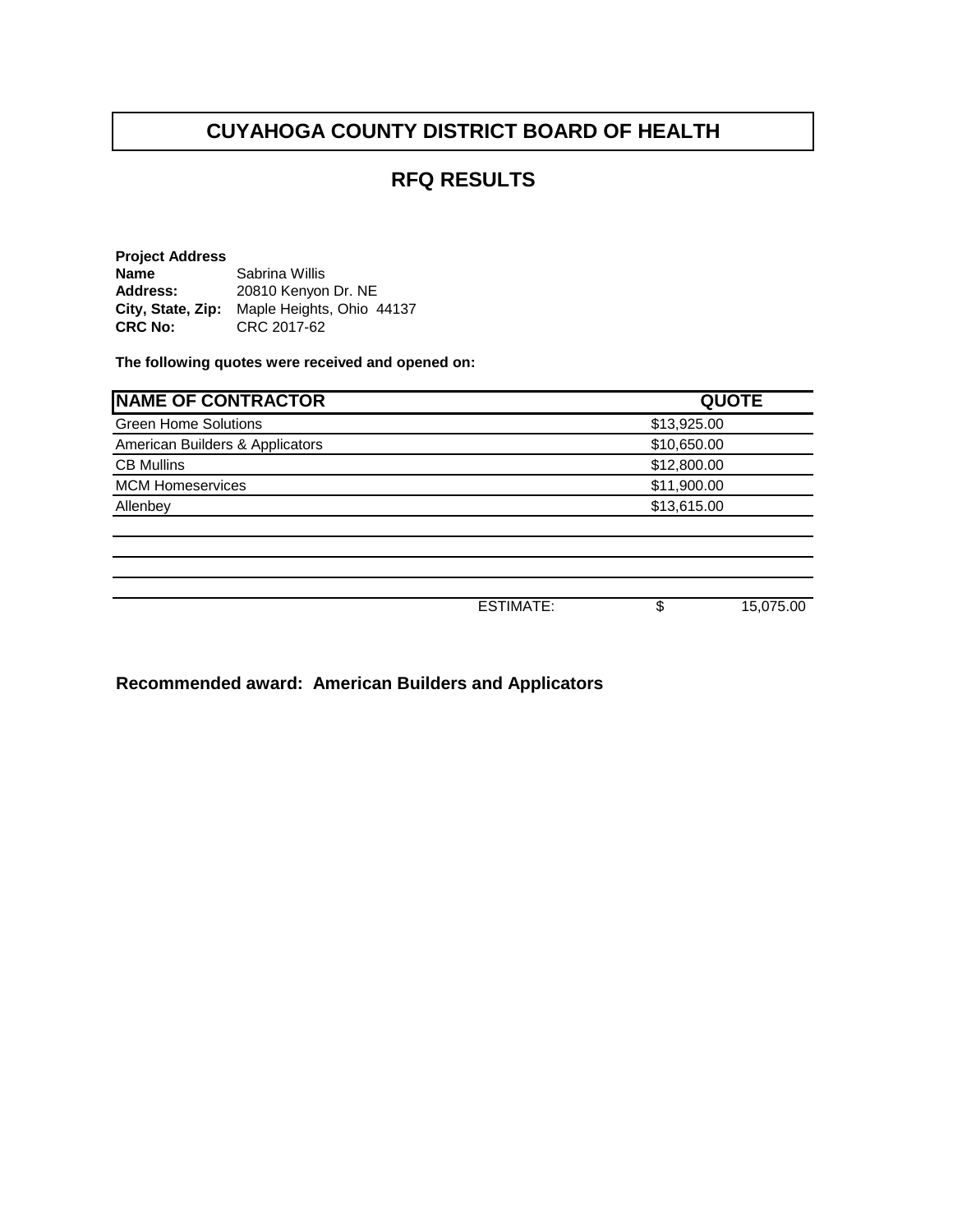#### **RFQ RESULTS**

**Project Address Name** Karen Turpin-Johnson<br> **Address:** 13613 Fifth Avenue **Address:** 13613 Fifth Avenue **City, State, Zip:** East Cleveland, Ohio 44112 **CRC No:** CRC 2017-63

**The following quotes were received and opened on:** 

| <b>NAME OF CONTRACTOR</b>       |                  | <b>QUOTE</b> |           |  |
|---------------------------------|------------------|--------------|-----------|--|
| <b>Green Home Solutions</b>     |                  | \$29,690.00  |           |  |
| American Builders & Applicators |                  | \$24,550.00  |           |  |
| <b>CB Mullins</b>               |                  | \$27,375.00  |           |  |
| <b>MCM Homeservices</b>         |                  | \$33,665.00  |           |  |
| Allenbey                        |                  | \$22,725.00  |           |  |
|                                 |                  |              |           |  |
|                                 |                  |              |           |  |
|                                 |                  |              |           |  |
|                                 |                  |              |           |  |
|                                 | <b>ESTIMATE:</b> | \$           | 21,725.00 |  |

**Recommended award: Allenbey Construction**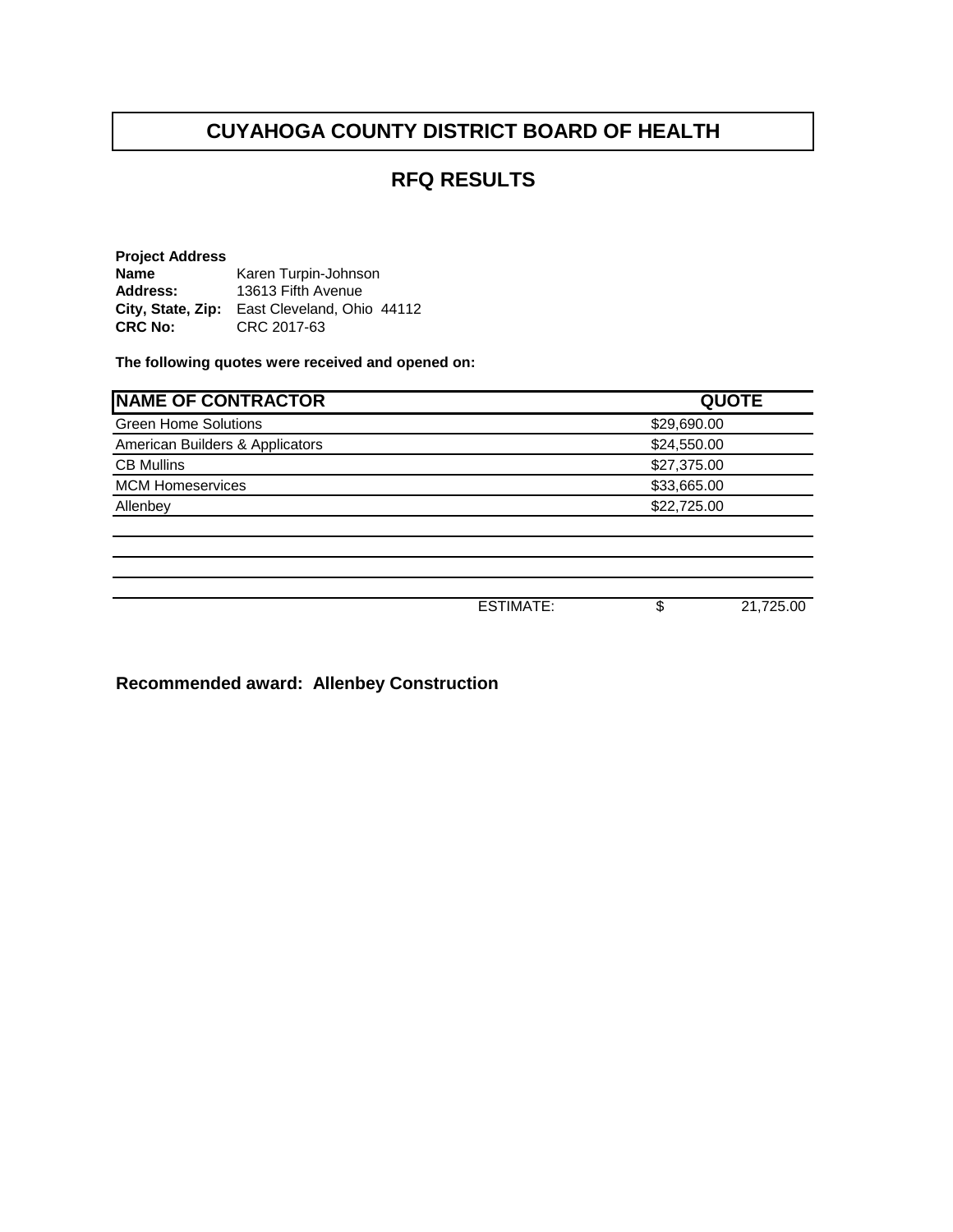#### **RFQ RESULTS**

| <b>Project Address</b> |                    |  |  |
|------------------------|--------------------|--|--|
| <b>Name</b>            | Renata Johnson     |  |  |
| Address:               | 374 East 270th St. |  |  |
| City, State, Zip:      | Euclid, Ohio 44132 |  |  |
| <b>CRC No:</b>         | CRC 2017-64        |  |  |

**The following quotes were received and opened on:** 

| <b>NAME OF CONTRACTOR</b>       |                  |            | <b>QUOTE</b> |  |
|---------------------------------|------------------|------------|--------------|--|
| <b>Green Home Solutions</b>     |                  | \$9,725.00 |              |  |
| <b>BDL General Contracting</b>  |                  | \$6,725.00 |              |  |
| American Builders & Applicators |                  | \$6,975.00 |              |  |
| <b>CB Mullins</b>               |                  | \$7,675.00 |              |  |
| <b>MCM Homeservices</b>         |                  | \$8,375.00 |              |  |
| Allenbey                        |                  | \$8,825.00 |              |  |
|                                 |                  |            |              |  |
|                                 |                  |            |              |  |
|                                 | <b>ESTIMATE:</b> | \$         | 8,230.00     |  |

**Recommended award: BDL General Contracting**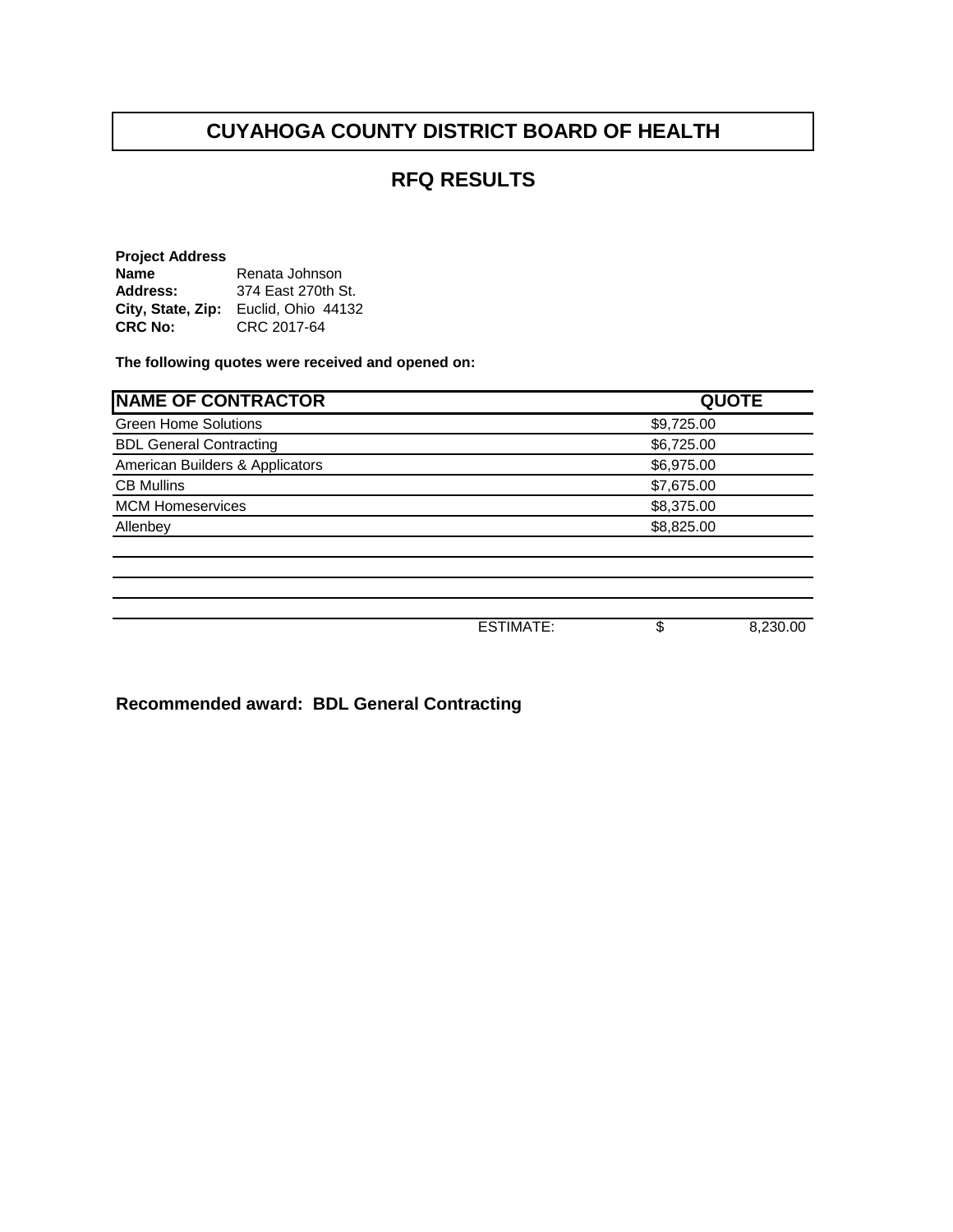#### **QUOTE RESULTS**

# **Project Address**

**Name: Address: City,State, Zip:** Maple Hts., OH 44137**CRC No:** CRC 2017-70 Kareemah Rose 20040 Raymond St.

**The following quotes were received and opened:**

| <b>NAME OF CONTRACTOR</b>   | <b>QUOTE</b>          |          |
|-----------------------------|-----------------------|----------|
| Allenbey Construction Co    | \$12,600              |          |
| <b>CB Mullins</b>           | \$8,400               |          |
| <b>Green Home Solutions</b> | \$6,475               |          |
| <b>Trademark Industries</b> | \$5,600               |          |
|                             |                       |          |
|                             |                       |          |
|                             |                       |          |
|                             |                       |          |
|                             |                       |          |
|                             |                       |          |
|                             | <b>ESTIMATE:</b><br>S | 8,575.00 |

**Recommended award: Green Home Solutions**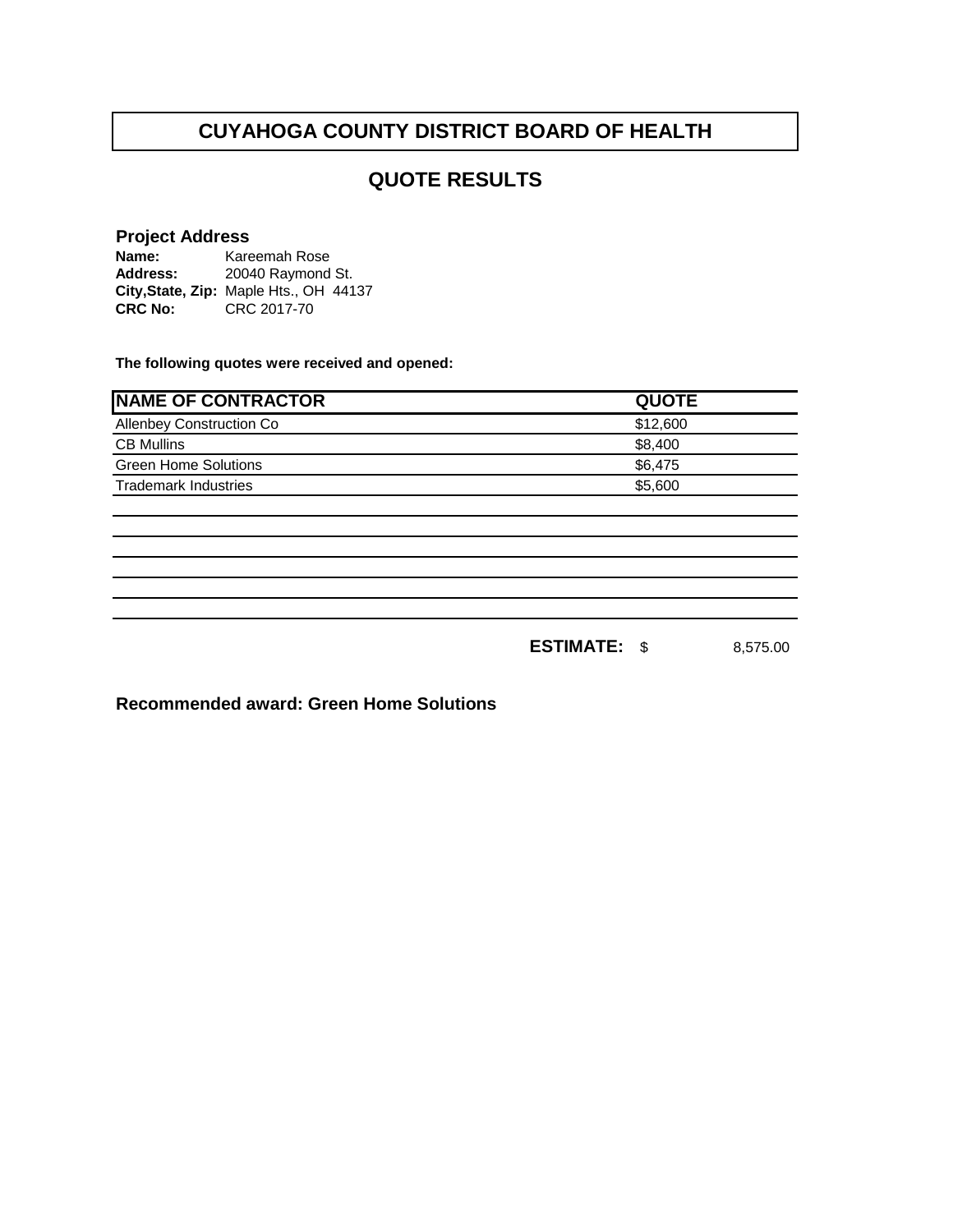#### **RFP RESULTS**

**April 18, 2017** 

| <b>Project Address:</b> |                            |
|-------------------------|----------------------------|
| Name:                   | Joe Lewis                  |
| <b>Address:</b>         | 14608-14610 Ardenall       |
| City, State, Zip:       | East Cleveland, Ohio 44112 |
| <b>RFP No:</b>          | 2017-01                    |
| <b>CRC No:</b>          | 2017-59                    |
|                         |                            |

| The following quotes were opened on: |                     |  |
|--------------------------------------|---------------------|--|
| Opened by:                           | <b>Shelley Sima</b> |  |
| Logged in by:                        | Becki Burke         |  |

**NAME OF CONTRACTOR RECEIVED QUOTE** CB Mullins Construction Company 4/7/17 11:33 a.m. \$33,350.00 MCM Home Services **1/2/17 3:14 p.m.** \$35,350.00

**Estimate:** \$29,455.00

**Recommended award: CB Mullins**